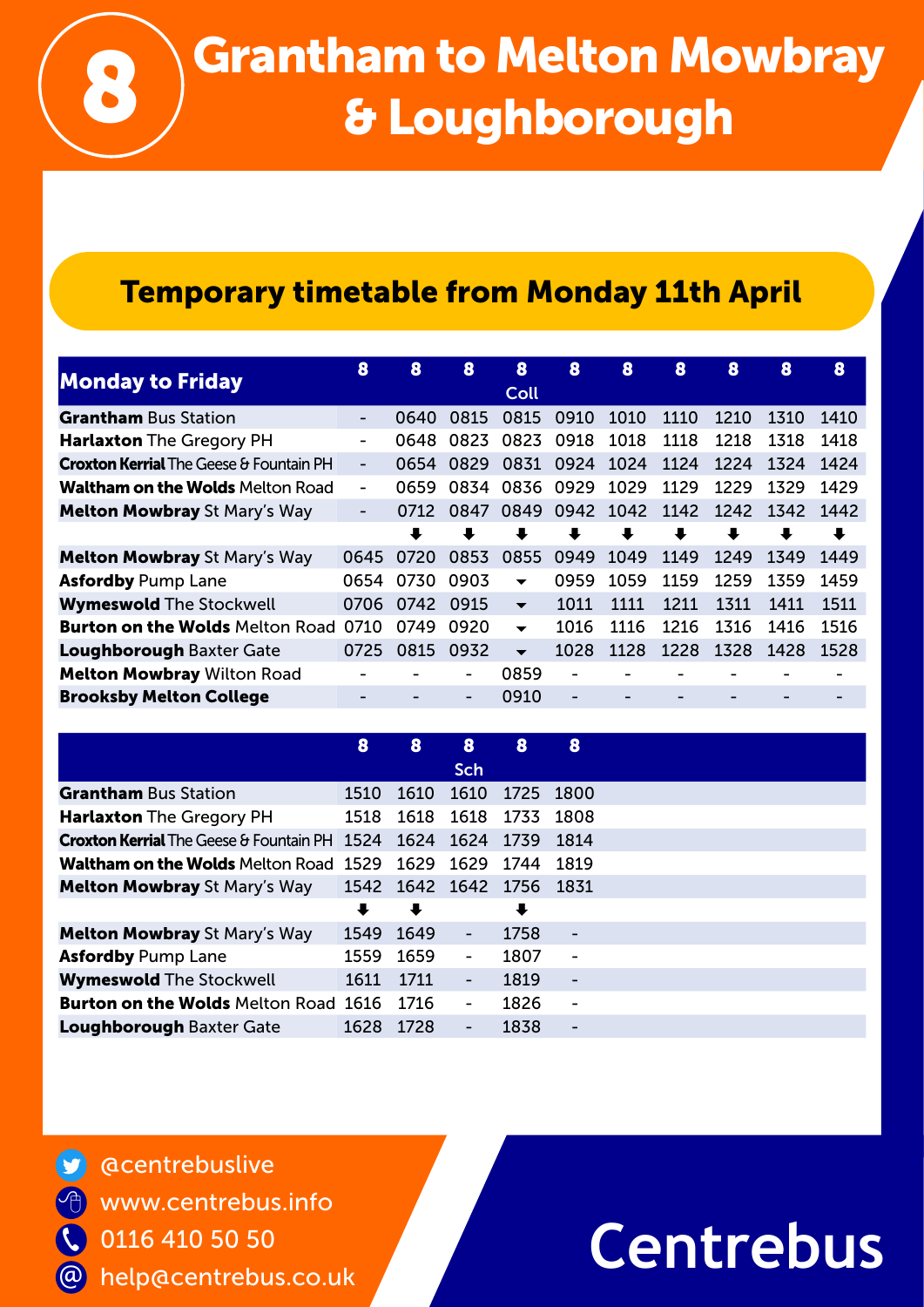

# Grantham to Melton Mowbray<br>8 Loughborough

| <b>Saturday</b>                                | 8    | 8                    | 8                             | 8    | 8                    | 8                    | 8    | 8    |
|------------------------------------------------|------|----------------------|-------------------------------|------|----------------------|----------------------|------|------|
| <b>Grantham Bus Station</b>                    | 0650 | 0818                 | 0910                          | 1110 | 1310                 | 1510                 | 1610 | 1710 |
| <b>Harlaxton</b> The Gregory PH                | 0658 | 0826                 | 0918                          | 1118 | 1318                 | 1518                 | 1618 | 1718 |
| <b>Croxton Kerrial</b> The Geese & Fountain PH | 0704 | 0832 0924            |                               | 1124 | 1324                 | 1524                 | 1624 | 1724 |
| <b>Waltham on the Wolds Melton Road 0709</b>   |      | 0837                 | 0929                          | 1129 | 1329                 | 1529                 | 1629 | 1729 |
| <b>Melton Mowbray St Mary's Way</b>            |      |                      | 0722 0850 0942 1142 1342 1542 |      |                      |                      | 1642 | 1742 |
|                                                | ↓    | $\ddot{\phantom{a}}$ | ┺                             | ┺    | $\ddot{\phantom{a}}$ | $\ddot{\phantom{a}}$ | ┺    |      |
| <b>Melton Mowbray St Mary's Way</b>            | 0730 | 0850                 | 0949                          | 1149 | 1349                 | 1549                 | 1649 |      |
| <b>Asfordby Pump Lane</b>                      | 0739 | 0900                 | 0959                          | 1159 | 1359                 | 1559                 | 1659 |      |
| <b>Wymeswold The Stockwell</b>                 | 0753 | 0912                 | 1011                          | 1211 | 1411                 | 1611                 | 1711 |      |
| <b>Burton on the Wolds Melton Road</b>         | 0801 | 0917                 | 1016                          | 1216 | 1416                 | 1616                 | 1716 |      |
| <b>Loughborough Baxter Gate</b>                | 0820 | 0929                 | 1028                          | 1228 | 1428                 | 1628                 | 1728 |      |

### Sunday and Bank Holidays

Sorry, there are no Sunday or Bank Holiday buses on this route

#### Key to notes

- **Coll** This journey only runs on college days.
- Sch This journey only runs on school days.
- $\blacklozenge$  This journey continues using the same bus, with through fares available.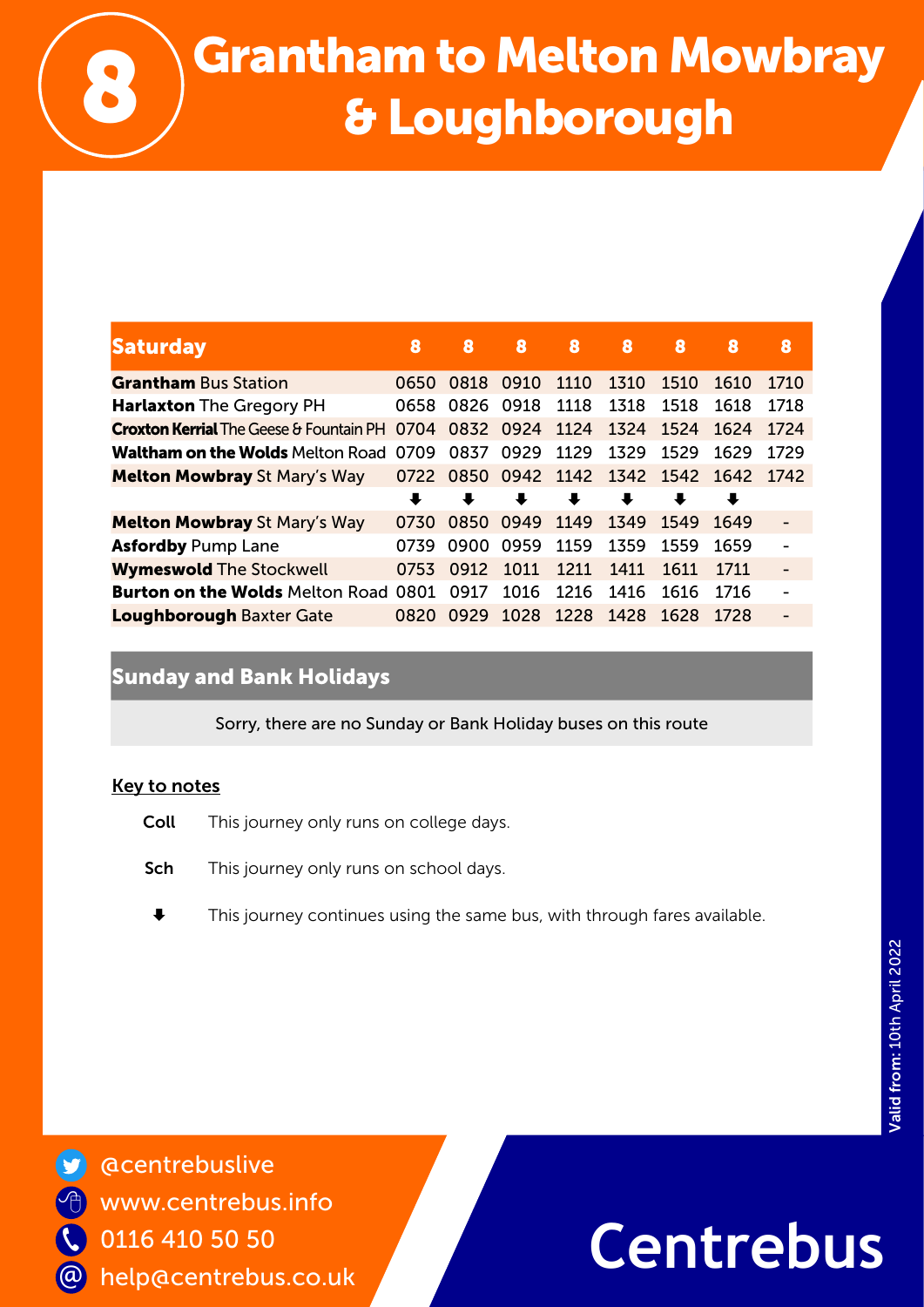# Loughborough to<br>Melton Mowbray & Grantham

### Temporary timetable from Monday 11th April

| <b>Monday to Friday</b>                        | 8          | 8          | 8                    | 8                    | 8                    | 8                   | 8                    | 8                    | 8    | 8                    |
|------------------------------------------------|------------|------------|----------------------|----------------------|----------------------|---------------------|----------------------|----------------------|------|----------------------|
|                                                | <b>Sch</b> | <b>Sch</b> | <b>SH</b>            | <b>Sch</b>           | <b>SH</b>            |                     |                      |                      |      |                      |
| <b>Loughborough Baxter Gate</b>                | 0647       | ۰          | 0647                 | 0730                 | 0730                 | 0845 0937           |                      | 1032                 | 1132 | 1232                 |
| <b>Burton on the Wolds Melton Road 0658</b>    |            |            | 0658                 | 0741                 | 0741                 | 0857                |                      | 0948 1043            | 1143 | 1243                 |
| <b>Wymeswold The Stockwell</b>                 | 0703       | ٠          | 0703                 |                      |                      | 0746 0746 0902 0953 |                      | 1048                 | 1148 | 1248                 |
| <b>Asfordby Pump Lane</b>                      | 0716       | ٠          | 0716                 | 0759                 | 0759                 | 0914                | 1005                 | 1100                 | 1200 | 1300                 |
| <b>Melton Mowbray St Mary's Way</b>            | 0731       |            | 0731                 | 0815                 | 0815                 | 0930                | 1020                 | 1115                 | 1215 | 1315                 |
|                                                | ₩          |            | $\ddot{\phantom{a}}$ | $\ddot{\phantom{a}}$ | $\ddot{\phantom{a}}$ | ┺                   | $\ddot{\phantom{a}}$ | $\ddot{\phantom{a}}$ | ┺    | $\ddot{\phantom{a}}$ |
| <b>Melton Mowbray St Mary's Way</b>            | 0735       | 0735       | 0740                 | 0816                 | 0818                 | 0932                | 1025                 | 1125                 | 1225 | 1325                 |
| <b>Waltham on the Wolds Melton Road</b>        | 0747       | 0747       | 0750                 | 0827                 |                      | 0829 0943           | 1036                 | 1136                 | 1236 | 1336                 |
| <b>Croxton Kerrial</b> The Geese & Fountain PH | 0753       | 0753       | 0755                 | 0832                 | 0834 0948            |                     | 1041                 | 1141                 | 1241 | 1341                 |
| <b>Harlaxton</b> The Gregory PH                | 0800       | 0800       | 0803                 | 0839                 | 0841                 | 0954                | 1047                 | 1147                 | 1247 | 1347                 |
| <b>Grantham Bus Station</b>                    | 0810       | 0810       | 0812                 | 0851                 | 0851 1004            |                     | 1057                 | 1157                 | 1257 | 1357                 |

|                                                | 8                    | 8                    | 8                    | 8                        | 8                        | 8    | 8    | 8    |  |
|------------------------------------------------|----------------------|----------------------|----------------------|--------------------------|--------------------------|------|------|------|--|
|                                                |                      |                      |                      | Coll                     | CH                       |      |      |      |  |
| <b>Brooksby Melton College</b>                 |                      |                      | -                    | 1650                     | $\overline{\phantom{0}}$ |      |      |      |  |
| <b>Melton Mowbray Wilton Road</b>              | -                    | -                    | -                    | 1705                     | $\overline{\phantom{0}}$ |      |      | -    |  |
| <b>Loughborough Baxter Gate</b>                | 1332                 | 1432                 | 1600                 | ▼                        | ۰                        | 1647 | 1742 | 1840 |  |
| <b>Burton on the Wolds Melton Road</b>         | 1343                 | 1443                 | 1615                 | $\blacktriangledown$     | -                        | 1659 | 1753 | 1851 |  |
| <b>Wymeswold The Stockwell</b>                 | 1348                 | 1448                 | 1620                 | $\overline{\mathbf{v}}$  | -                        | 1704 | 1758 | 1856 |  |
| <b>Asfordby Pump Lane</b>                      | 1400                 | 1500                 | 1630                 | $\overline{\phantom{a}}$ | -                        | 1716 | 1810 | 1908 |  |
| <b>Melton Mowbray St Mary's Way</b>            | 1415                 | 1515                 | 1643                 | 1709                     | $\overline{\phantom{a}}$ | 1732 | 1825 | 1920 |  |
|                                                | $\ddot{\phantom{1}}$ | $\ddot{\phantom{a}}$ | $\ddot{\phantom{a}}$ | ┺                        |                          |      | ₩    | ┺    |  |
| <b>Melton Mowbray St Mary's Way</b>            | 1425                 | 1525                 | 1645                 | 1710                     | 1710                     | 1740 | 1827 | 1922 |  |
| <b>Waltham on the Wolds Melton Road</b>        | 1436                 | 1536                 | 1658                 | 1724                     | 1724                     | 1754 | 1838 | 1933 |  |
| <b>Croxton Kerrial</b> The Geese & Fountain PH | 1441                 | 1541                 | 1703                 | 1729                     | 1729                     | 1759 | 1843 | 1938 |  |
| <b>Harlaxton</b> The Gregory PH                | 1447                 | 1547                 | 1709                 | 1735                     | 1735                     | 1805 | 1849 | 1944 |  |
| <b>Grantham</b> Bus Station                    | 1457                 | 1557                 | 1720                 | 1745                     | 1745                     | 1815 | 1857 | 1952 |  |

@centrebuslive www.centrebus.info 0116 410 50 50 help@centrebus.co.uk @

 $\overline{\mathcal{L}}$ 

 $\Theta$ 

**S**